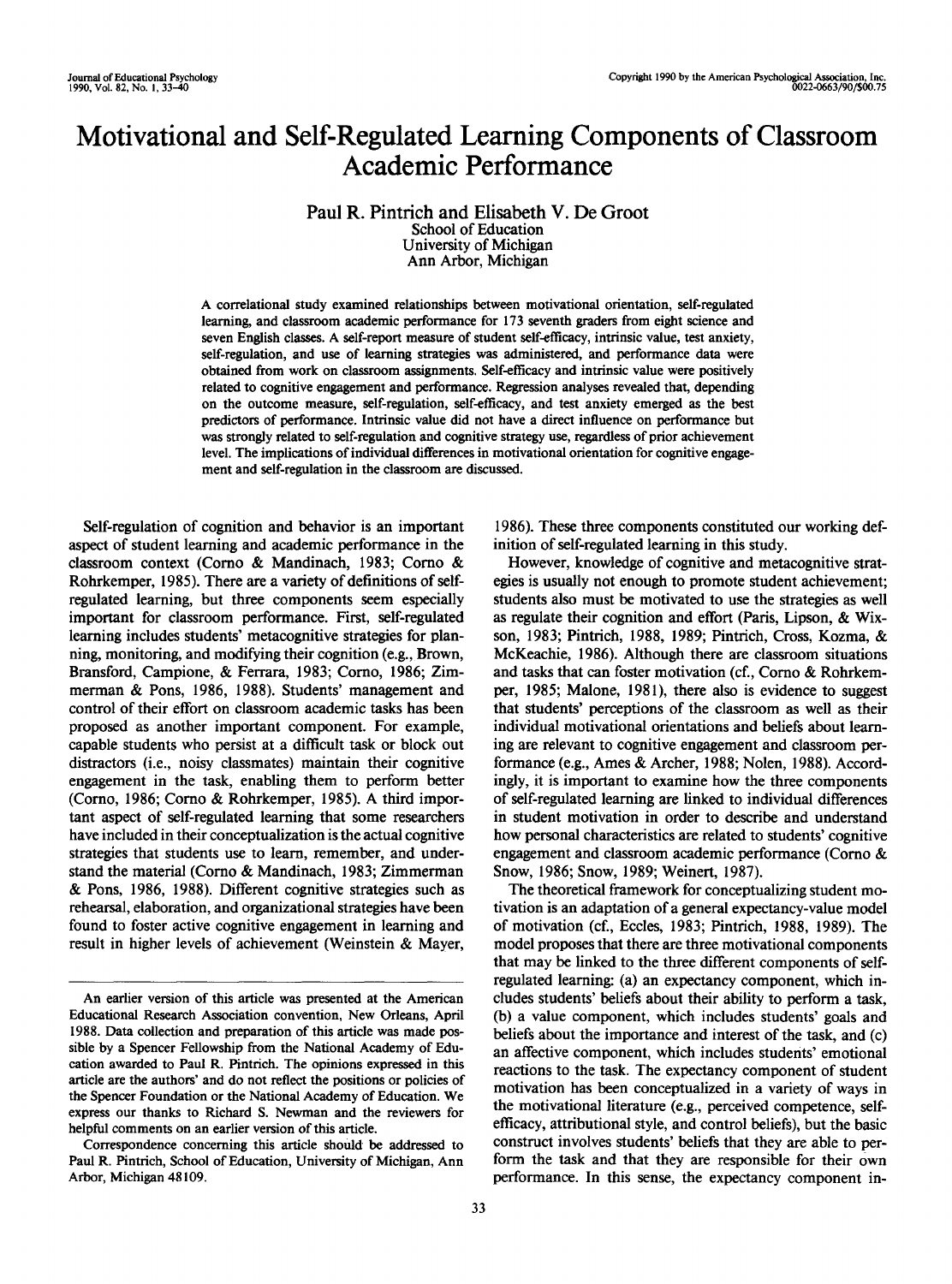volves students' answers to the question, "Can I do this task?" Different aspects of the expectancy component have been linked to students' metacognition, their use of cognitive strategies, and their effort management. In general, the research suggests that students who believe they are capable engage in more metacognition, use more cognitive strategies, and are more likely to persist at a task than students who do not believe they can perform the task (e.g., Fincham & Cain, 1986; Paris & Oka, 1986; Schunk, 1985).

The value component of student motivation involves students' goals for the task and their beliefs about the importance and interest of the task. Although this component has been conceptualized in a variety of ways (e.g., learning vs. performance goals, intrinsic vs. extrinsic orientation, task value, and intrinsic interest), this motivational component essentially concerns students' reasons for doing a task. In other words, what are students' individual answers to the question, "Why am I doing this task?" The research suggests that students with a motivational orientation involving goals of mastery, learning, and challenge, as well as beliefs that the task is interesting and important, will engage in more metacognitive activity, more cognitive strategy use, and more effective effort management (e.g., Ames & Archer, 1988; Dweck & Elliott, 1983; Eccles, 1983; Meece, Blumenfeld, & Hoyle, 1988; Nolen, 1988; Paris & Oka, 1986).

The third motivational component concerns students' affective or emotional reactions to the task. The important issue for students involves the question, "How do I feel about this task?" Again, there are a variety of affective reactions that might be relevant (e.g., anger, pride, guilt), but in a school learning context one of the most important seems to be test anxiety (Wigfield & Eccles, 1989). Test anxiety has been shown to be related to perceptions of competence (e.g., Nicholls, 1976), but it can be theoretically and empirically distinct. Research on test anxiety has been linked to students' metacognition, cognitive strategy use, and effort management (e.g., Benjamin, McKeachie, Lin, & Holinger, 1981; Culler & Holahan, 1980; Tobias, 1985). Although the other two motivational components generally show simple, positive, and linear relations with the components of self-regulated learning, the results for test anxiety are not as straightforward. For example, Benjamin et al. (1981) found that although highanxious students seemed to be as effortful and persistent as low-anxious students, they appeared to be very ineffective and inefficient learners who often did not use appropriate cognitive strategies for achievement. On the other hand, other research suggests that high-anxious children are not persistent or avoid difficult tasks (Hill & Wigfield, 1984). Accordingly, test anxiety may be related to the three components of selfregulated learning in different ways.

Previous research suggests that the expectancy and value components will be positively related to the three self-regulated learning components, whereas the research on test anxiety does not suggest such simple relations. Accordingly, one purpose of this study was to examine and clarify the empirical relations between the motivational and self-regulated learning components. In addition, because very few prior studies have included all three motivational components in their designs, a second purpose involved examining the potential interactive

relations of the three motivational components on self-regulated learning components. Finally, the relations between motivation, self-regulated learning, and student performance on classroom academic tasks were examined. The focus on classroom assessments of student performance reflects a concern for ecologically valid indicators of the actual academic work that students are asked to complete in junior high classrooms (Doyle, 1983). Most students spend a great deal of classroom time on seatwork assignments, quizzes, teachermade tests, lab problems, essays, and reports rather than on standardized achievement tests (Stiggins & Bridgeford, 1985). These assignments may not be the most psychometrically sound assessments of student academic performance, but they are closely related to the realities of instruction and learning in most classrooms (Calfee, 1985). If we are to develop models of student motivation and self-regulated learning that are relevant for much of the academic work in classrooms, then it is important to examine student performance on these types of academic tasks (cf., Doyle, 1983; Pintrich et al., 1986). Accordingly, the third purpose will provide empirical data on how motivation and self-regulated learning components may operate independently or jointly to influence student academic performance in the classroom. In summary, the three research questions were:

1. How are the three motivational components related to the components of self-regulated learning?

2. What are the interactions among the three motivational components and their relation to the self-regulated learning components?

3. How are the motivational and self-regulated learning components related to student performance on classroom academic tasks?

#### Method

## *Subjects*

The sample included 173 seventh-grade students from eight science and seven English classrooms from a predominantly White, middleclass, small city school district in southeastern Michigan. There were 100 girls (57.8%) and 73 boys (42.2%). The mean age of the students was 12 years, 6 months in January at the end of the first semester. The school district did not track students for the science or English classes at the two junior high schools involved in this study. Accordingly, the sample of students included a range of student achievement levels.

#### *Measures*

The students responded to a self-report questionnaire (the Motivated Strategies for Learning Questionnaire—MSLQ, see Appendix) that included 56 items on student motivation, cognitive strategy use, metacognitive strategy use, and management of effort. Students were instructed to respond to the items on a 7-point Likert scale (1 = *not at all true of me* to 7 = *very true of me)* in terms of their behavior in the specific science or English class. Items were adapted from various instruments used to assess student motivation, cognitive strategy use, and metacognition (e.g., Eccles, 1983; Harter, 1981; Weinstein, Schulte, & Palmer, 1987). Factor analysis was used to guide scale construction, resulting in exclusion of some of the items from the scales because of a lack of correlation or stable factor structure.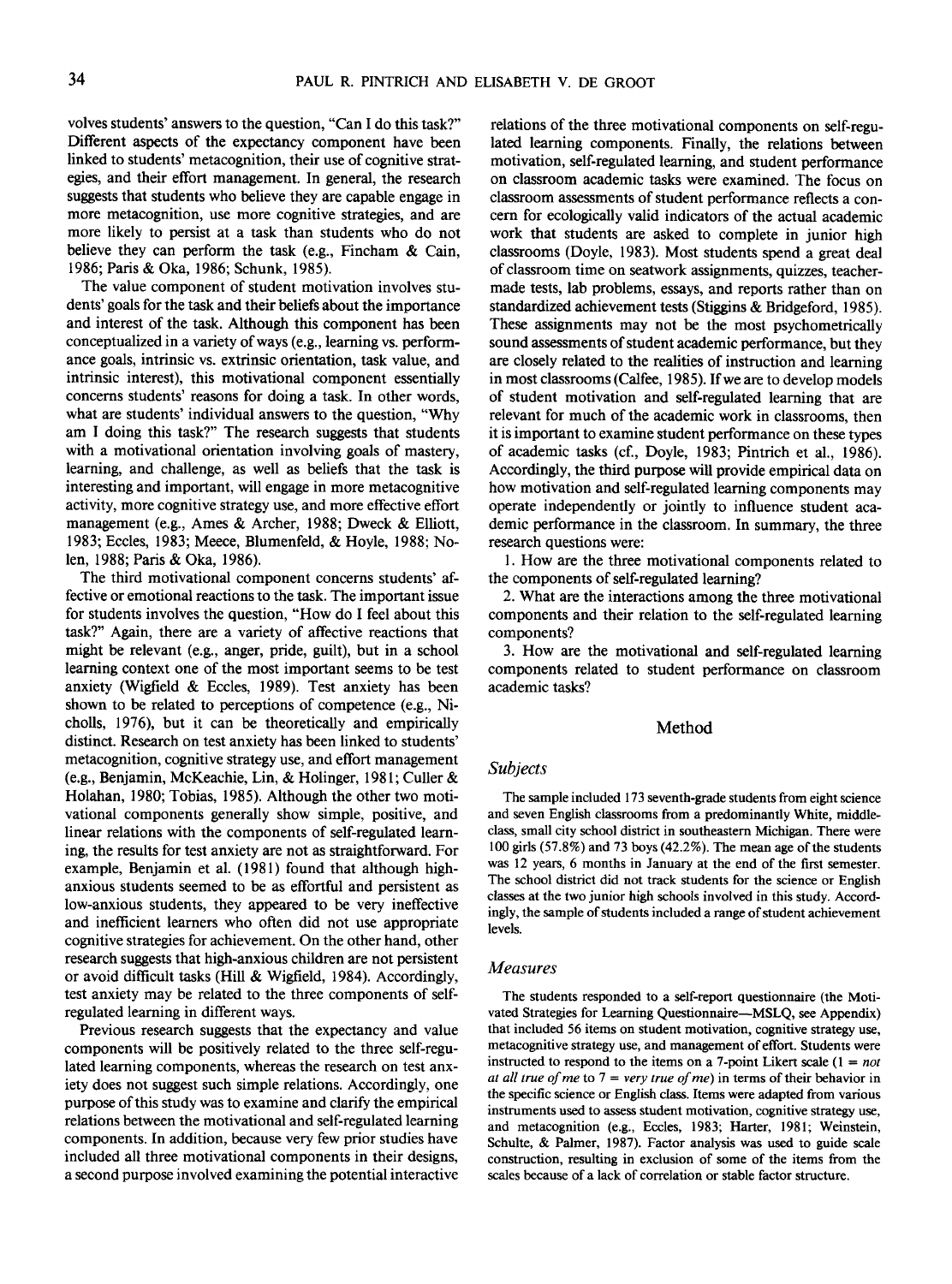Analysis of the motivational items revealed three distinct motivational factors: self-efficacy, intrinsic value, and test anxiety. The Self-Efficacy scale ( $\alpha = .89$ ) consisted of nine items regarding perceived competence and confidence in performance of class work (e.g., "I expect to do very well in this class," "I am sure that I can do an excellent job on the problems and tasks assigned for this class," "I know that I will be able to learn the material for this class"; cf. Eccles, 1983; Schunk, 1981). The Intrinsic Value scale ( $\alpha = .87$ ) was constructed by taking the mean score of the student's response to nine items concerning intrinsic interest in ("I think what we are learning in this Science class is interesting") and perceived importance of course work ("It is important for me to learn what is being taught in this English class"; cf., Eccles, 1983) as well as preference for challenge and mastery goals ("I prefer class work that is challenging so I can learn new things"; cf., Harter, 1981). Four items (e.g., "I am so nervous during a test that I cannot remember facts I have learned," "When I take a test I think about how poorly I am doing"; cf., Liebert & Morris, 1967) concerning worry about and cognitive interference on tests were used in the Test Anxiety scale ( $\alpha = .75$ ).

On the basis of the results of the factor analysis, two cognitive scales were constructed: cognitive strategy use and self-regulation. The Cognitive Strategy Use scale ( $\alpha = .83$ ) consisted of 13 items pertaining to the use of rehearsal strategies (e.g., "When I read material for science class, I say the words over and over to myself to help me remember"), elaboration strategies such as summarizing and paraphrasing (e.g., "When I study for this English class, I put important ideas into my own words"), and organizational strategies (e.g., "I outline the chapters in my book to help me study", cf., Weinstein et al., 1987). Although metacognitive and effort management strategies were intended to be separate scales originally, factor analysis of the items did not support the construction of two different scales. One scale, labeled Self-Regulation ( $\alpha$  = .74), was constructed from metacognitive and effort management items. The items on metacognitive strategies, such as planning, skimming, and comprehension monitoring (e.g., "I ask myself questions to make sure I know the material I have been studying," "I find that when the teacher is talking I think of other things and don't really listen to what is being said," and "I often find that I have been reading for class but don't known what it is all about," with the latter two items reflected before scale construction) were adapted from Weinstein et al. (1987) and Zimmerman and Pons (1986). Effort management strategies were adapted from Zimmerman and Pons (1986) and included students' persistence at difficult or boring tasks and working diligently (e.g., "Even when study materials are dull and uninteresting, I keep working until I finish" and "When work is hard I either give up or study only the easy parts," with the latter item reflected before scale construction).

Academic performance was measured by collecting data on student performance on actual classroom tasks and assignments. Examination of the classroom tasks and assignments for the different classrooms revealed three general categories of tasks: (a) in-class seatwork and homework, (b) quizzes and tests, and (c) essays and reports. In-class seatwork and homework usually involved answering worksheets or questions based on textbook readings. Exams and quizzes required recall or recognition of information from textbooks as in the seatwork assignments, although the students were not allowed to refer to their textbooks on the quizzes and exams. Essays and reports involved the production of original prose on topics assigned by the teacher or chosen by the student. The essays and reports often required students to use other sources (e.g., library books and encyclopedias) besides the textbook to complete the assignment. Students' performance on these three types of generic assignments were averaged over the course of the semester to generate one summary score for each of the three tasks.

The grading system in effect for all classrooms assigned points (usually on a 100-point scale) or grades (on the traditional letter scale)

for correct and accurate performance on classroom tasks. All the teachers involved used grading procedures that separated behavioral compliance and effort from actual performance by providing separate marks for attendance and class participation. These latter marks were not included in the summary measures of classroom performance. The distribution of grades for all classrooms followed an individualistic, criterion-referenced system that allowed all students the possibility of receiving an A or a 100 on an assignment (i.e., none of the teachers used an explicit "grading curve" to assign grades). Semester grades also were obtained. We collected the first semester overall grade in the course, administered the MSLQ, and then collected second semester grades. All five performance scores (seatwork, tests/ quizzes, essays/reports, and the two semester grades) were standardized (converted to *T* scores) within each classroom before data analysis.

#### Results

The first question of the study concerned the relations between the motivational and self-regulated learning components; the results were generally as expected. Table 1 displays the zero-order correlations and summary statistics for the motivational and self-regulated learning variables. As predicted, higher levels of self-efficacy ( $r = .33$ ) and intrinsic value  $(r = .63)$  were correlated with higher levels of cognitive strategy use. Test anxiety was not associated with cognitive strategy use. Paralleling these findings for cognitive strategy use, higher levels of self-efficacy  $(r = .44)$  and intrinsic value  $(r = .73)$  were correlated with higher levels of self-regulation. Test anxiety was negatively correlated with self-regulation *(r*  $=$  -.13), albeit not at the .05 significance level. In addition, simple polynomial regressions with second- and third-order terms (Neter, Wasserman, & Kutner, 1985) for test anxiety revealed no curvilinear relations between test anxiety and the cognitive-strategy-use or self-regulation variables.

The second research question concerned the potential interactions between the motivational variables on the two cognitive scales. The two cognitive scales were correlated with each other and were used as dependent variables in a multivariate analysis of covariance with prior achievement (first semester grade) as a covariate (MANCOVA). In order to test for interactions, the three motivational variables were dichotomized by median splits, forming three low/high categorical variables to be used as independent variables in the MANCOVA. Before the MANCOVA was run, gender differences were exam-

Table 1

*Summary Statistics and Zero-Order Correlations for Motivation and Self-Regulated Learning Variables*

| Variable           |        |        | 3      |        |      |
|--------------------|--------|--------|--------|--------|------|
| 1. Intrinsic value |        |        |        |        |      |
| 2. Self-efficacy   | $.48*$ |        |        |        |      |
| 3. Test anxiety    | $-.01$ | $34*$  |        |        |      |
| 4. Strategy use    | $.63*$ | $.33*$ | .04    |        |      |
| 5. Self-regulation | $.73*$ | $.44*$ | $-.13$ | $.83*$ |      |
| М                  | 5.44   | 5.47   | 3.58   | 5.20   | 5.03 |
| SD                 | 0.89   | 1.00   | 1.67   | 0.77   | 0.83 |

*Note. N=* 173.

 $* p < .001.$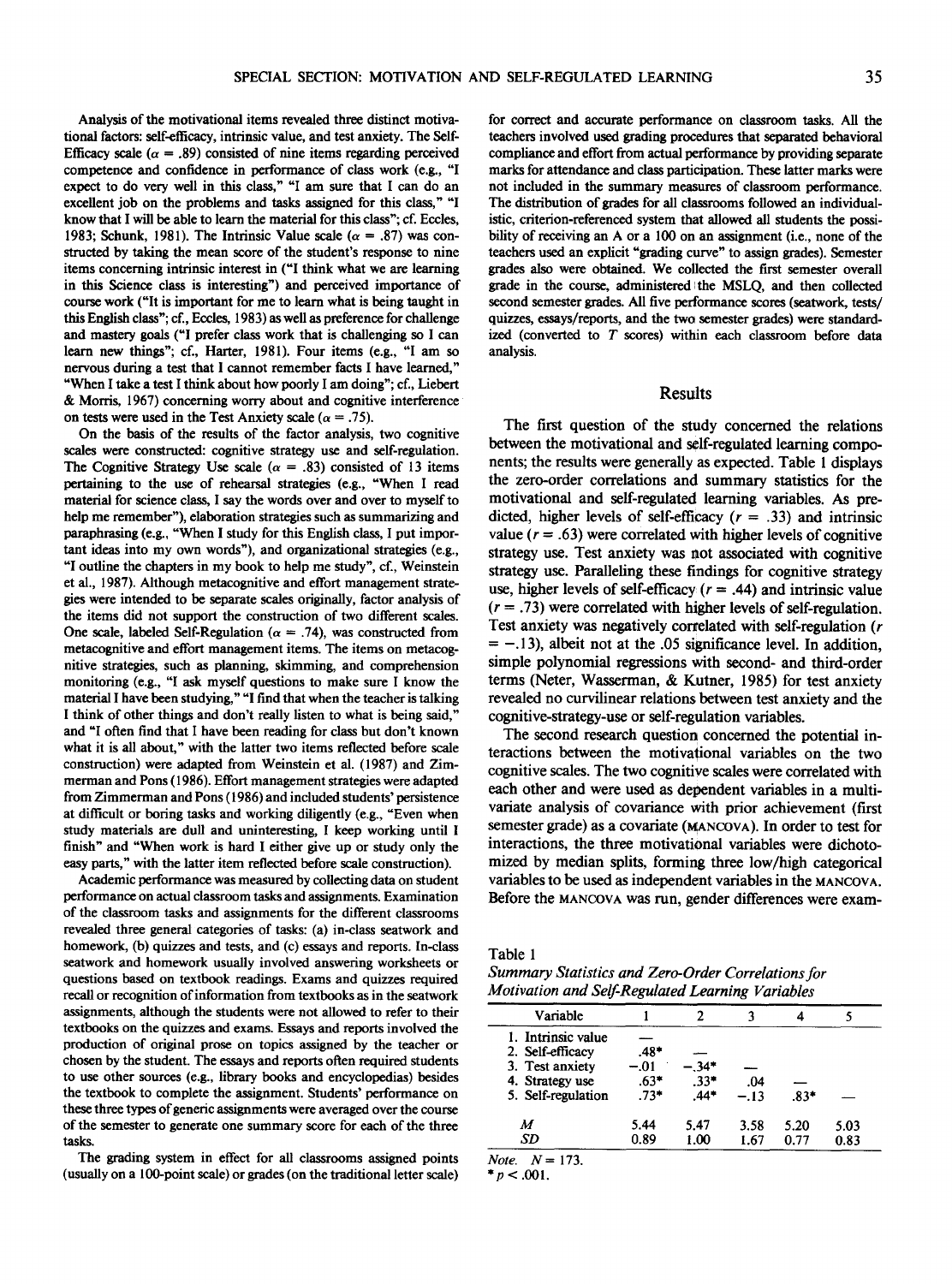ined in preliminary analyses. Boys and girls did not differ on any of the classroom performance variables or on the two cognitive variables and intrinsic value. There were, however, gender differences in self-efficacy; boys  $(M = 5.78)$  rated themselves more efficacious than did girls ( $M = 5.23$ ),  $t(171)$  $= 3.53, p < .0005$ , and boys ( $M = 3.19$ ) felt less test anxious than did girls ( $M = 3.86$ ),  $t(171) = 2.67$ ,  $p < .008$ . Preliminary multivariate analyses of variance (MANOVAS) revealed no main effects of gender on the two cognitive variables or interactive effects with the three motivational variables. Consequently, gender was excluded from the MANCOVA. TWO assumptions for the MANCOVA were checked before the analysis proceeded. The tests for homogeneity of regression coefficients of the covariate for different levels of the motivational variables were not significant, suggesting that a common regression coefficient was appropriate for the covariance portion of the analysis (Neter, Wasserman, & Kutner, 1985). In addition, Box's *M* test for homogeneity of covariance matrices was not significant; this provided assurance that a crucial assumption of MANOVA was met (Stevens, 1986).

The results from the MANCOVA revealed a significant multivariate test for the covariate of prior achievement, Hotelling's statistic = .05, S = 1, M = 0, N = 80 1/2,  $F(2, 163)$  = 3.97,  $p < 0.02$ . The univariate tests showed that prior achievement was a significant predictor of self-regulation,  $r = .17$ ,  $F(1, 164) = 4.80, p < .03, MS<sub>e</sub> = 0.38$ , but not cognitive strategy use,  $r = .04$ ,  $F(1, 164) = .27$ ,  $p < .61$ ,  $MS_e = 0.43$ . Students who were achieving high grades were more likely to report using self-regulatory strategies than were low-achieving students, although there were no differences in their cognitive strategy use. There were two main effects of the motivational variables. The multivariate test for self-efficacy was significant, Hotelling's statistic = .05, S = 1, M = 0, N = 80 1/2,  $F(2, 163) = 4.07$ ,  $p < .02$ . The univariate tests were both significant also. Students high in self-efficacy were more likely to report use of cognitive strategies, adjusted  $M = 5.41, F(1,$  $164$ ) = 4.24,  $p < .04$ ,  $MS_e = 0.43$ , and self-regulatory strategies, adjusted  $M = 5.31$ ,  $F(1, 164) = 8.16$ ,  $p < .005$ ,  $MS<sub>r</sub> =$ 0.38, than students low in self-efficacy (cognitive strategy adjusted  $M = 4.97$ ; self-regulation adjusted  $M = 4.74$ ). The other main effect involved intrinsic value with a significant multivariate test, Hotelling's statistic = .42,  $S = 1$ ,  $M = 0$ , N = 80 1/2, *F(2,* 163) = 34.25, *p <* .0001. The two univariate tests were also significant. Students high in intrinsic value

were more likely to use cognitive strategies, adjusted  $M =$ 5.58,  $F(1, 164) = 45.93$ ,  $p < .0001$ ,  $MS_e = 0.43$ , and to be self-regulating, adjusted  $M = 5.49$ ,  $F(1, 164) = 68.40$ ,  $p <$ .0001,  $MS_e = 0.38$ , than students low in intrinsic value (cognitive strategy adjusted *M=* 4.80, self-regulation adjusted  $M = 4.56$ ). The main effect for test anxiety was not significant at the multivariate or univariate level, nor were any of the interaction terms for the motivational variables significant at the multivariate or univariate level.

The third research question concerned how the motivational and cognitive variables were related to student performance. Table 2 displays the zero-order correlations for the motivational, cognitive, and performance variables. As predicted, higher levels of intrinsic value and self-efficacy were associated with higher levels of student achievement across all types of tasks (see Table 2). Higher levels of test anxiety were only significantly related to lower levels of performance on exams and quizzes  $(r = -.21)$  as well as grades at times one  $(r = -.24)$  and two  $(r = -.23)$ , but not for seatwork performance or essays and lab reports. In addition, higher levels of cognitive strategy use and self-regulation were associated with higher levels of achievement on all assignments, with the exception of seatwork performance and cognitive strategy use (see Table 2). All the performance measures were significantly and positively correlated with each other, suggesting that performance levels were relatively stable over time. Because first and second semester grades were highly correlated  $(r = .77)$ , one measure, the average grade for the two semesters, was used in the analyses. A MANOVA with the four performance measures as dependent variables, following the logic of the previous analysis for the two cognitive variables, was ruled out because the test (Box's *M)* for homogeneity of covariance matrices was significant. Accordingly, to examine the independent relations between the motivational and cognitive variables on student performance, four separate regression analyses were run with the three motivational and two cognitive variables as predictors of student performance on seatwork, exams/quizzes, essays/reports, and average grade for the course.

Regression analysis of seatwork performance  $(r^2 = .10)$ revealed that self-regulation was positively related to seatwork performance (partial  $r = .18$ ,  $p < .02$ ). In addition, somewhat surprisingly, cognitive strategy use was negatively related to seatwork performance (partial  $r = -.18$ ,  $p < .02$ ). The three

| н |  |
|---|--|
|---|--|

| Zero-Order Correlations Between Motivation and Self-Regulated Learning Variables |  |  |  |
|----------------------------------------------------------------------------------|--|--|--|
| and Performance                                                                  |  |  |  |

| Variable                                                                              | Grade                         | Seat-<br>work            | Exams/<br><b>Ouizzes</b>        | Essays/<br>Reports          | Grade                            |  |
|---------------------------------------------------------------------------------------|-------------------------------|--------------------------|---------------------------------|-----------------------------|----------------------------------|--|
| <b>Motivation components</b><br>Intrinsic value<br>Self-efficacy                      | $.25***$<br>$.34***$          | $.21***$<br>$.19*$       | $.20***$<br>$.24***$            | $.27***$<br>$.25***$        | $.30***$<br>$.36***$             |  |
| Test anxiety<br>Self-regulated learning components<br>Strategy use<br>Self-regulation | $-24**$<br>$.18*$<br>$.32***$ | $-.14$<br>.07<br>$.22**$ | $-21**$<br>$.20***$<br>$.28***$ | $-.14$<br>$19*$<br>$.36***$ | $-.23**$<br>$.20***$<br>$.36***$ |  |

*Note.*  $N = 173$ .

 $p < .05.$  \*\* $p < .01.$  \*\*\* $p < .001.$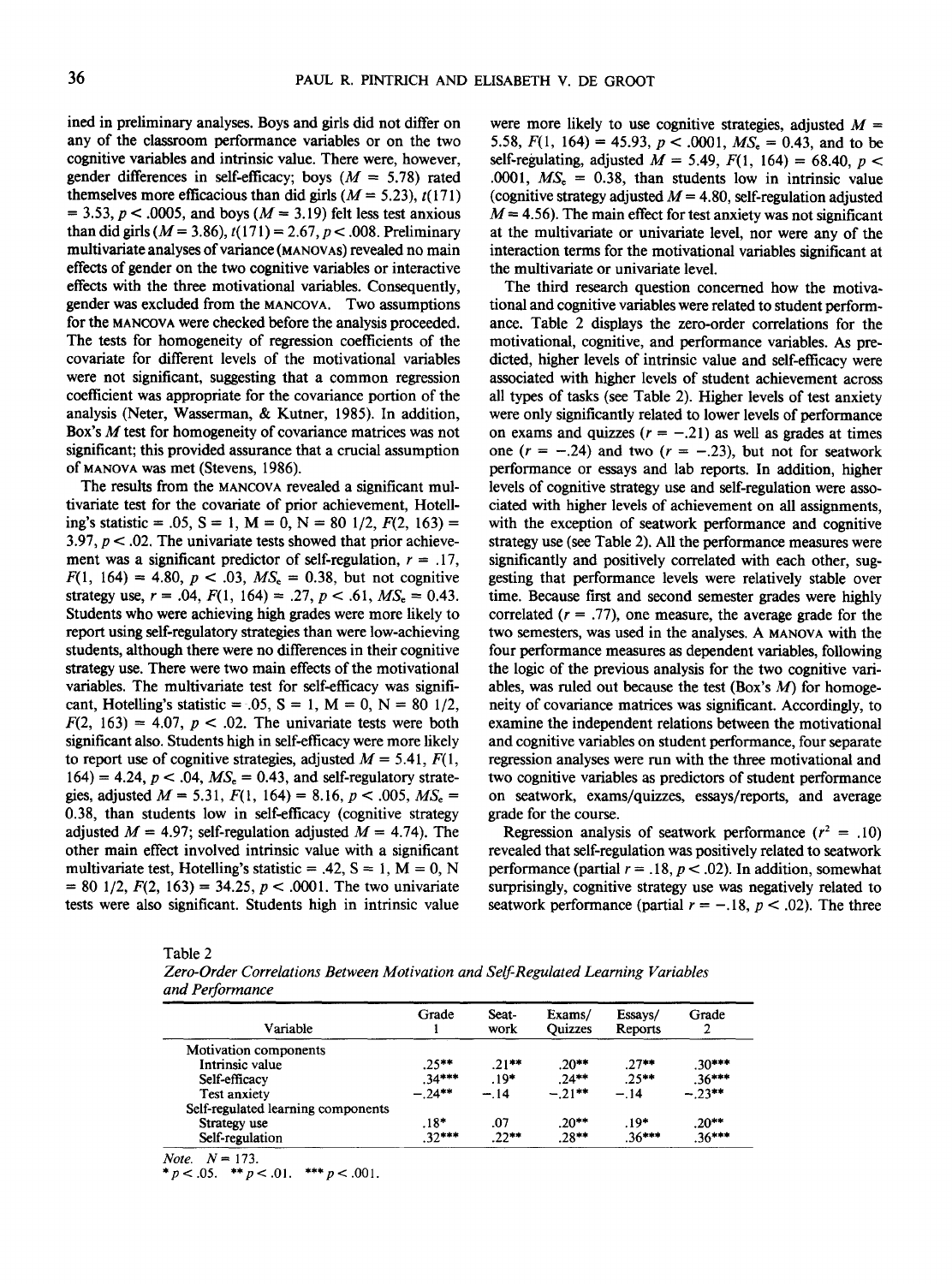motivational variables were not significantly related to seatwork performance when included in the regression analyses with the two cognitive variables. For exams/quizzes  $(r^2 =$ .12), test anxiety was negatively related to performance (partial  $r = -.19$ ,  $p < .02$ ) and self-regulation was positively related (partial  $r = .26$ ,  $p < .0005$ ). Cognitive strategy use, self-efficacy, and intrinsic value were not significant predictors of exam performance in comparison with test anxiety and self-regulation. The results for essays/reports  $(r^2 = .17)$  displayed a pattern similar to that revealed by the results for seatwork. None of the motivational variables was significant, but self-regulation (partial  $r = .22$ ,  $p < .0004$ ) was positively related to performance and cognitive strategy use negatively related (partial  $r = -.17$ ,  $p < .02$ ). Regression analysis on  $\frac{1}{2}$  average grade ( $r^2 = .22$ ) revealed that the significant predictors were self-efficacy (partial  $r = .18$ ,  $p < .02$ ) and self-regulation (partial *r* = .22, *p <* .005). Analyses of variance (ANOVAS) with the motivational and cognitive variables as independent dichotomous variables did not reveal any two- or three-way interactions on the four student performance outcome measures.

The findings that cognitive strategy use, which had a significant positive zero-order correlation with most of the performance measures (see Table 2), had negative partial correlations and betas with performance when self-regulation was included in the regression equation suggested a suppressor effect was operating. Further examination of the partials, betas, and zero-order correlations between cognitive strategy use, selfregulation, and the performance measures following the procedures to detect suppressor variables (e.g., Conger, 1974; Tzelgov & Stern, 1978) suggested that cognitive strategy use could be classified as a negative suppressor variable. Cognitive strategy use and self-regulation were highly correlated with each other  $(r = .83)$  and self-regulation was a better predictor of performance. When the variance in performance due to self-regulation was accounted for, the remaining variance correlated with cognitive strategy use revealed a negative relation. This suggested that some students who reported that they often used cognitive strategies also reported infrequent use of self-regulatory strategies. Examination of the actual number of students who showed this pattern revealed that 14 students (8% of the sample) could be classified as being in the top third on cognitive strategy use and the bottom third in self-regulation. Simple two-way ANOVAS did not reveal a significant interaction between cognitive strategy use (three levels) and self-regulation (three levels), but the group low in self-regulation and high in cognitive strategy use consistently had means on the performance measures well below the 50.0 mean for the total sample (seatwork  $M = 45.6$ , exam  $M =$ 47.3, essay  $M = 42.0$ , average grade  $M = 43.2$ ) or the other group means, which were all above 46.2.

## Discussion

The results provide an empirical base for the specification and elaboration of the theoretical linkages between individual differences in students' motivational orientation and their cognitive engagement and self-regulation in classroom settings (cf., Corno & Mandinach, 1983; Snow, 1989; Weinert, 1987). The motivational components were linked in important ways to student cognitive engagement and academic performance in the classroom. Self-efficacy was positively related to student cognitive engagement and performance. Students who believed they were capable were more likely to report use of cognitive strategies, to be more self-regulating in terms of reporting more use of metacognitive strategies, and to persist more often at difficult or uninteresting academic tasks. These relations were independent of and did not interact with prior achievement levels or intrinsic value and test anxiety. Selfefficacy, however, was not significantly related to performance on seatwork, exams, or essays when the cognitive engagement variables were included in the regression analyses. These findings suggest that self-efficacy plays a facilitative role in relation to cognitive engagement as suggested by Schunk (1985), but that the cognitive engagement variables are more directly tied to actual performance. This implies that teaching students about different cognitive and self-regulatory strategies may be more important for improving actual performance on classroom academic tasks, but that improving students' self-efficacy beliefs may lead to more use of these cognitive strategies (cf., Borkowski, Weyhing, & Carr, 1988; Garner & Alexander, 1989; Schunk, 1985).

Intrinsic value was very strongly related to use of cognitive strategies and self-regulation, independent of initial performance levels or self-efficacy and test anxiety. Students who were motivated to learn the material (not just get good grades) and believed that their school work was interesting and important were more cognitively engaged in trying to learn and comprehend the material. In addition, these students were more likely to be self-regulating and to report that they persisted on their academic work. It is important to note that intrinsic value did not have a significant direct relation to student performance in any of the regressions that included cognitive strategy use or self-regulation. The cognitive variables, selfregulation in particular, were better predictors of actual academic performance. This finding parallels the work of Eccles (1983), who found that value components did not have a direct influence on student achievement in math but were closely tied to students' choice of future math courses. In a similar fashion, our data suggest that intrinsic value is an important component of students' "choice" about becoming cognitively engaged in their classroom academic work. Although our correlational data cannot address causality, it appears that the students who choose to become cognitively engaged and self-regulating are those who are interested in and value the tasks they work on in their classrooms. Accordingly, students' intrinsic value and motivation to learn is an important component to be considered in our models of how students come to use different cognitive strategies and become self-regulating learners (cf., Meece et al., 1988; Nolen, 1988). In addition, the results imply that it is important for teachers to socialize students' intrinsic value for schoolwork (cf., Brophy, 1983; Corno & Rohrkemper, 1985), not because it will necessarily lead to higher grades or scores on academic assignments or standardized achievement tests directly, but because it may lead to more cognitive engagement in the day-to-day work of the classroom.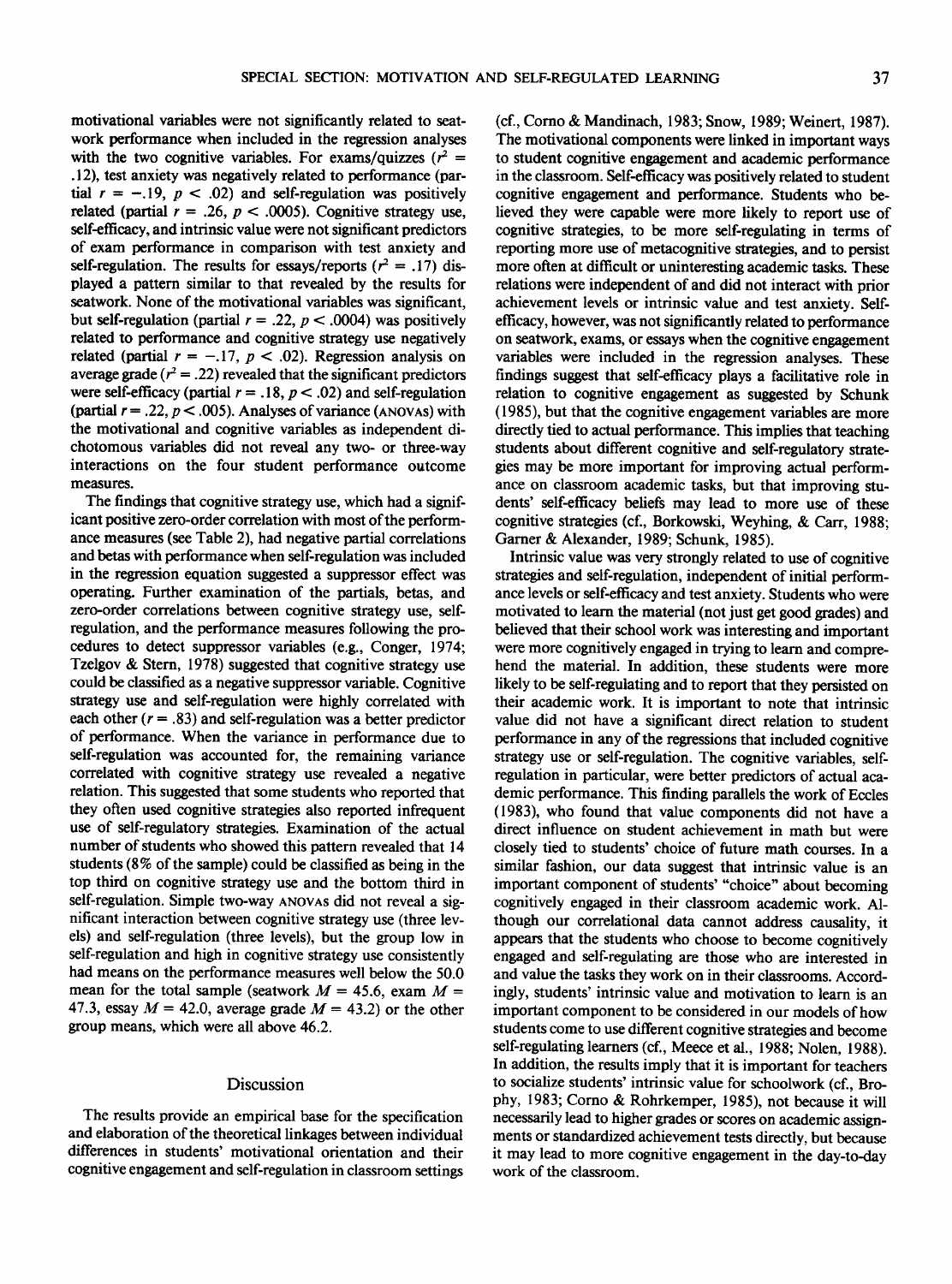Test anxiety was not significantly related in a linear or nonlinear fashion to use of cognitive strategies or self-regulation, but it was negatively related to self-efficacy and performance on exams and quizzes. The linear relation between test anxiety and self-regulation, although not significant, was in the expected direction; high-anxious students reported less self-regulation and persistence (cf., Hill & Wigfield, 1984). The direct relation between test anxiety and exam performance and the lack of any interactions between test anxiety and self-regulation suggest that, for this sample of students, the effects of test anxiety are related to retrieval problems at the time of testing rather than to lack of effective cognitive strategies for encoding or organizing course material. This interpretation is in line with cognitive models of test anxiety (e.g., Benjamin, McKeachie, & Lin, 1987; Tobias, 1985) that propose that for some test-anxious students who actually have adequate cognitive skills, test anxiety during exams engenders worry about their capabilities that interferes with effective performance. This interpretation is further supported by the negative relation between self-efficacy and test anxiety in this sample.

The findings for the cognitive variables provide ecologically valid data on academic performance on actual classroom tasks in support of a general model of self-regulated learning. Students who were more cognitively engaged in trying to learn by memorizing, organizing, and transforming classroom material through the use of rehearsal, elaboration, and organizational cognitive strategies performed better than students who tended not to use these strategies (Corno and Mandinach, 1983; Weinstein & Mayer, 1986). More important, the finding that self-regulation was the best predictor of academic performance on all the outcome measures suggests that the use of self-regulating strategies, such as comprehension monitoring, goal setting, planning, and effort management and persistence, is essential for academic performance on different types of actual classroom tasks (Corno, 1986; Zimmerman & Pons, 1986, 1988). Self-regulation was highly correlated with cognitive strategy use, yet the two constructs can be distinguished conceptually, and when both were entered as predictors of academic performance, cognitive strategy use had a negative relation to performance. This apparent negative suppressor effect of cognitive strategy use on academic performance suggests that cognitive strategy use without the concommitant use of self-regulatory strategies is not conducive to academic performance. This interpretation is in line with the research on metacognition and self-regulation that suggests that students must be able to understand not only the "what" of cognitive strategies, but also how and when to use strategies appropriately (cf., Brown et al., 1983; Paris et al., 1983; Pressley, 1986).

There are several limitations to these findings, however. First, all the student motivation and cognitive components were measured with a self-report instrument. Self-reports can be used effectively to measure student perceptions of motivation and cognitive engagement (e.g., Ames & Archer, 1988; Meece et al., 1988; Weinstein et al., 1987), but the results need to be replicated with other measures, such as thinkaloud protocols, stimulated recall procedures, structured interviews, or behavioral measures (cf., Garner & Alexander, 1989; Zimmerman & Pons, 1986). The negative suppressor effect of cognitive strategy use may merely reflect methodological problems involved in using a self-report instrument for assessing cognitive strategy use with junior high school students. In addition, it seems clear from the moderate levels of variance explained on the performance measures that there are other factors implicated in student academic performance in the classroom. For example, seatwork performance may reflect both students' willingness to comply with classroom norms about work completion and teachers' grading practices with respect to student behavioral compliance (e.g., Blumenfeld, Pintrich, & Hamilton, 1987; Hamilton, Blumenfeld, & Kunstler, 1987). Student knowledge factors, including the amount and organization of prior knowledge, were not assessed, yet they relate to student academic performance and potentially interact with cognitive and metacognitive strategy use (Alexander & Judy, 1988). Finally, these relationships may vary by classroom task and context variables. Different relationships between student motivational and self-regulated learning components and academic performance may be obtained with younger or older students or in different classroom settings (e.g., cooperative-competitive or ability grouped-ungrouped) that have different arrays of classroom tasks (e.g., Ames & Archer, 1988; Doyle, 1983). Clearly, more ecologically valid classroom research is needed on the multivariate relationships between student academic performance and student motivational orientation and self-regulated learning as well as social cognitive and knowledge factors in different classroom contexts.

In summary, the results provide ecologically valid empirical evidence for the importance of considering both motivational and self-regulated learning components in our models of classroom academic performance. Student involvement in self-regulated learning is closely tied to students' efficacy beliefs about their capability to perform classroom tasks and to their beliefs that these classroom tasks are interesting and worth learning. At the same time, these motivational beliefs are not sufficient for successful academic performance; selfregulated learning components seem to be more directly implicated in performance. Students need to have both the "will" and the "skill" to be successful in classrooms (cf., Blumenfeld, Pintrich, Meece, & Wessels, 1982; Paris et al., 1983; Pintrich, 1989), and we need to integrate these components in our models of classroom learning.

#### References

- Alexander, P., & Judy, J. (1988). The interaction of domain-specific and strategic knowledge in academic performance. *Review of Educational Research, 58,* 375-404.
- Ames, C, & Archer, J. (1988). Achievement goals in the classroom: Student learning strategies and motivation processes. *Journal of Educational Psychology, 80,* 260-267.
- Benjamin, M., McKeachie, W. J., Lin, Y. G., & Holinger, D. P. (1981). Test anxiety: Deficits in information processing. *Journal of Educational Psychology, 73,* 816-824.
- Benjamin, M., McKeachie, W. J., & Lin, Y. G. (1987). Two types of test-anxious students: Support for an information processing model. *Journal of Educational Psychology, 79,* 131-136.
- Blumenfeld, P. C, Pintrich, P. R., & Hamilton, V. L. (1987). Teacher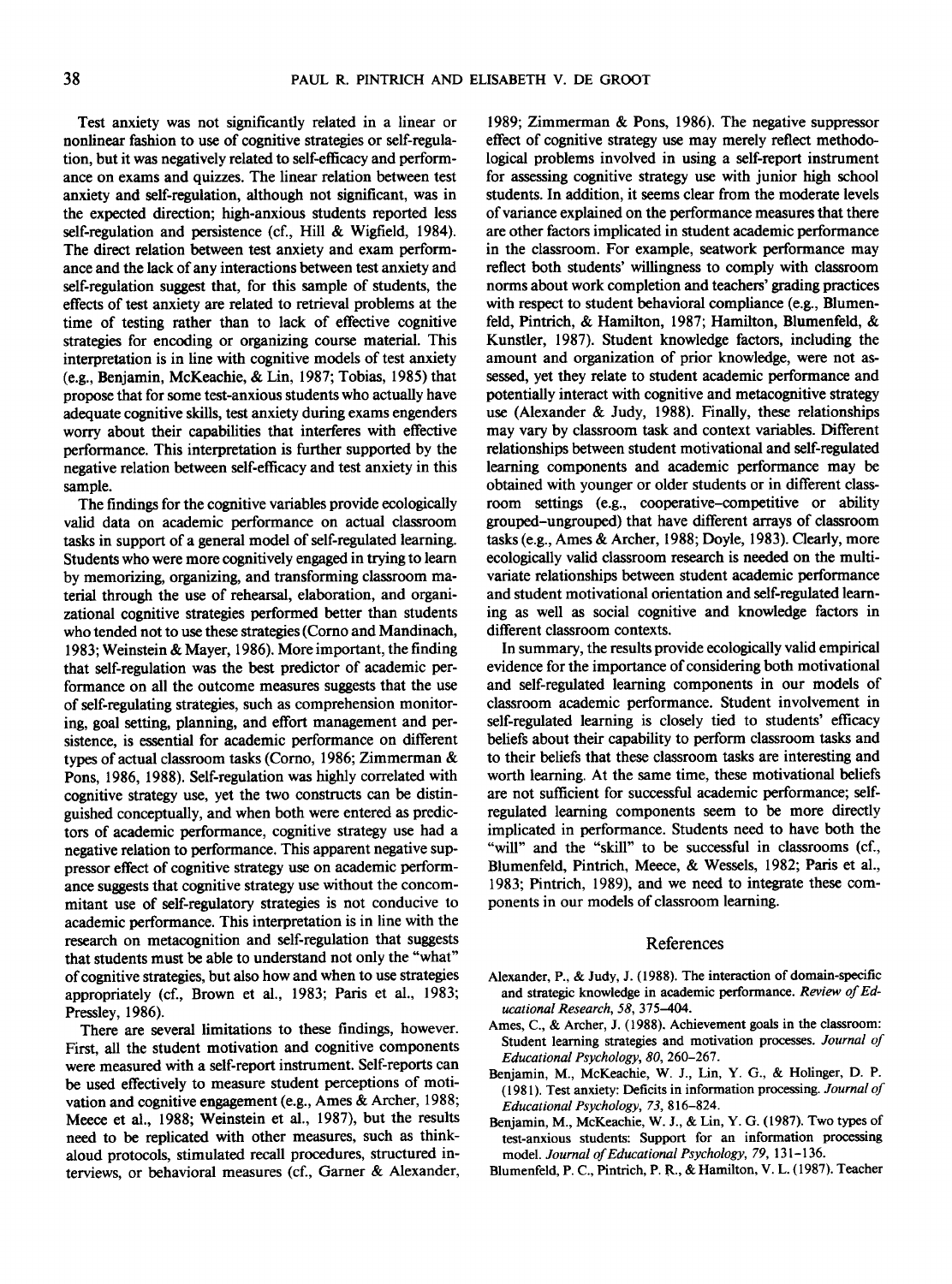talk and students' reasoning about morals, conventions, and achievement. *Child Development, 58,* 1389-1401.

- Blumenfeld, P. C, Pintrich, P. R., Meece, J., & Wessels, K. (1982). The role and formation of self-perceptions of ability in elementary classrooms. *Elementary School Journal, 82,* 401-420.
- Borkowski, J., Weyhing, R., & Carr, M. (1988). Effects of attributional retraining on strategy-based reading comprehension in learningdisabled students. *Journal of Educational Psychology, 80,* 46-53.
- Brophy, J. (1983). Conceptualizing student motivation. *Educational Psychologist, 18,* 200-215.
- Brown, A. L., Bransford, J. D., Campione, J. C, & Ferrara, R. A. (1983). Learning, remembering and understanding. In J. Flavell & E. Markman (Eds.), *Handbook of child psychology: Vol. 3. Cognitive Development* (pp. 77-166). New York: Wiley.
- Calfee, R. (1985). Home grown tests have virtues, too. *Update: The study of Stanford and the schools, 2,* 3.
- Conger, A. J. (1974). A revised definition for suppressor variables: A guide to their identification and interpretation. *Educational and Psychological Measurement, 34,* 35-46.
- Corno, L. (1986). The metacognitive control components of selfregulated learning. *Contemporary Educational Psychology, 11,* 333-346.
- Corno, L., & Mandinach, E. (1983). The role of cognitive engagement in classroom learning and motivation. *Educational Psychologist, 18,* 88-100.
- Corno, L., & Rohrkemper, M. (1985). The intrinsic motivation to learn in classrooms. In C. Ames & R. Ames (Eds.), *Research on motivation: Vol. 2. The classroom milieu* (pp. 53-90). New York: Academic Press.
- Corno, L., & Snow, R. (1986). Adapting teaching to individual differences among learners. In M. Wittrock (Ed.), *Handbook of research on teaching* (pp. 605-629). New York: Macmillan.
- Culler, R. E., & Holahan, C. J. (1980). Test anxiety and academic performance: The effects of study related behaviors. *Journal of Educational Psychology, 72,* 16-20.
- Doyle, W. (1983). Academic work. *Review of Educational Research, 53,* 159-200.
- Dweck, C, & Elliott, E. (1983). Achievement motivation. In E. M. Heatherington (Ed.), *Handbook of child psychology: Vol. 4. Socialization, personality, and social development,* (pp. 643-691). New York: Wiley.
- Eccles, J. (1983). Expectancies, values and academic behaviors. In J. T. Spence (Ed.), *Achievement and achievement motives* (pp. 75- 146). San Francisco: Freeman.
- Fincham, F., & Cain, K. (1986). Learned helplessness in humans: A developmental analysis. *Developmental Review, 6,* 25-86.
- Garner, R., & Alexander, P. (1989). Metacognition: Answered and unanswered questions. *Educational Psychologist, 24,* 143-158.
- Hamilton, V. L., Blumenfeld, P. C, & Kunstler, R. H. (1988). A question of standards: Attributions of blame and credit for classroom acts. *Journal of Personality and Social Psychology, 54,* 34- 48.
- Harter, S. (1981). A new self-report scale of intrinsic versus extrinsic orientation in the classroom: Motivational and informational components. *Developmental Psychology, 17,* 300-312.
- Hill, K., & Wigfield, A. (1984). Test anxiety: A major educational problem and what can be done about it. *Elementary School Journal, 85,* 105-126.
- Liebert, R., & Morris, L. (1967). Cognitive and emotional components of test anxiety: A distinction and some initial data. *Psychological Reports, 29,* 975-978.
- Malone, T. W. (1981). Toward a theory of intrinsically motivating instruction. *Cognitive Science, 4,* 333-369.
- Meece, J., Blumenfeld, P., & Hoyle, R. (1988). Students' goal orientations and cognitive engagement in classroom activities. *Journal of Educational Psychology, 80,* 514-523.
- Neter, J., Wasserman, W., & Kutner, M. (1985). *Applied linear statistical models.* Homewood, IL: Richard D. Irwin.
- Nicholls, J. (1976). When a scale measures more than its name denotes: The case of the Test Anxiety Scale for Children. *Journal of Consulting and Clinical Psychology, 44,* 976-985.
- Nolen, S. (1988). Reasons for studying: Motivational orientations and study strategies. *Cognition and Instruction, 5,* 269-287.
- Paris, S. G., Lipson, M. Y., & Wixson, K. (1983). Becoming a strategic reader. *Contemporary Educational Psychology, 8,* 293-316.
- Paris, S. G., & Oka, E. (1986). Children's reading strategies, metacognition and motivation. *Developmental Review, 6,* 25-86.
- Pintrich, P. R. (1988). A process-oriented view of student motivation and cognition. In J. S. Stark & L. Mets (Eds.), *Improving teaching and learning through research. New directions for institutional research, 57* (pp. 55-70). San Francisco: Jossey-Bass.
- Pintrich, P. R. (1989). The dynamic interplay of student motivation and cognition in the college classroom. In C. Ames & M. Maehr (Eds.), *Advances in motivation and achievement: Vol. 6. Motivation enhancing environments* (pp. 117-160). Greenwich, CT: JAI Press.
- Pintrich, P. R., Cross, D. R., Kozma, R. B., & McKeachie, W. J. (1986). Instructional psychology. *Annual Review of Psychology, 37,* 611-651.
- Pressley, M. (1986). The relevance of the good strategy user model to the teaching of mathematics. *Educational Psychologist, 21,* 139- 161.
- Schunk, D. (1981). Modeling and attributional effects on children's achievement: A self-efficacy analysis. *Journal of Educational Psychology, 73,* 93-105.
- Schunk, D. (1985). Self-efficacy and school learning. *Psychology in the Schools, 22,* 208-223.
- Snow, R. (1989). Aptitude-treatment interaction as a framework for research on individual differences in learning. In P. Ackerman, R. Sternberg, & R. Glaser (Eds.), *Learning and individual differences* (pp. 13-59). New York: Freeman.
- Stevens, J. (1986). *Applied multivariate statistics for the social sciences.* Hillsdale, NJ: Erlbaum.
- Stiggins, R., & Bridgeford, N. (1985). The ecology of classroom assessment. *Journal of Educational Measurement, 22,* 271-286.
- Tobias, S. (1985). Test anxiety: Interference, defective skills, and cognitive capacity. *Educational Psychologist, 20,* 135-142.
- Tzelgov, J., & Stern, I. (1978). Relationships between variables in three variable linear regression and the concept of suppressor. *Educational and Psychological Measurement, 38,* 325-335.
- Weinert, F. (1987). Metacognition and motivation as determinants of effective learning and understanding. In F. Weinert & R. Kluwe (Eds.), *Metacognition, motivation, and understanding* (pp. 1-15). Hillsdale, NJ: Erlbaum.
- Weinstein, C. E., & Mayer, R. E. (1986). The teaching of learning strategies. In M. Wittrock (Ed.), *Handbook of research on teaching* (pp. 315-327). New York: Macmillan.
- Weinstein, C. E., Schulte, A., & Palmer, D. R. (1987). *The Learning and Study Strategies Inventory.* Clearwater, FL: H & H Publishing.
- Wigfield, A., & Eccles, J. (1989). Test anxiety in elementary and secondary school students. *Educational Psychologist, 24,* 159-183.
- Zimmerman, B., & Pons, M. (1986). Development of a structured interview for assessing student use of self-regulated learning strategies. *American Educational Research Journal, 23,* 614-628.
- Zimmerman, B., & Pons, M. (1988). Construct validation of a strategy model of student self-regulated learning. *Journal of Educational Psychology, 80,* 284-290.

*(Appendix follows on next page)*